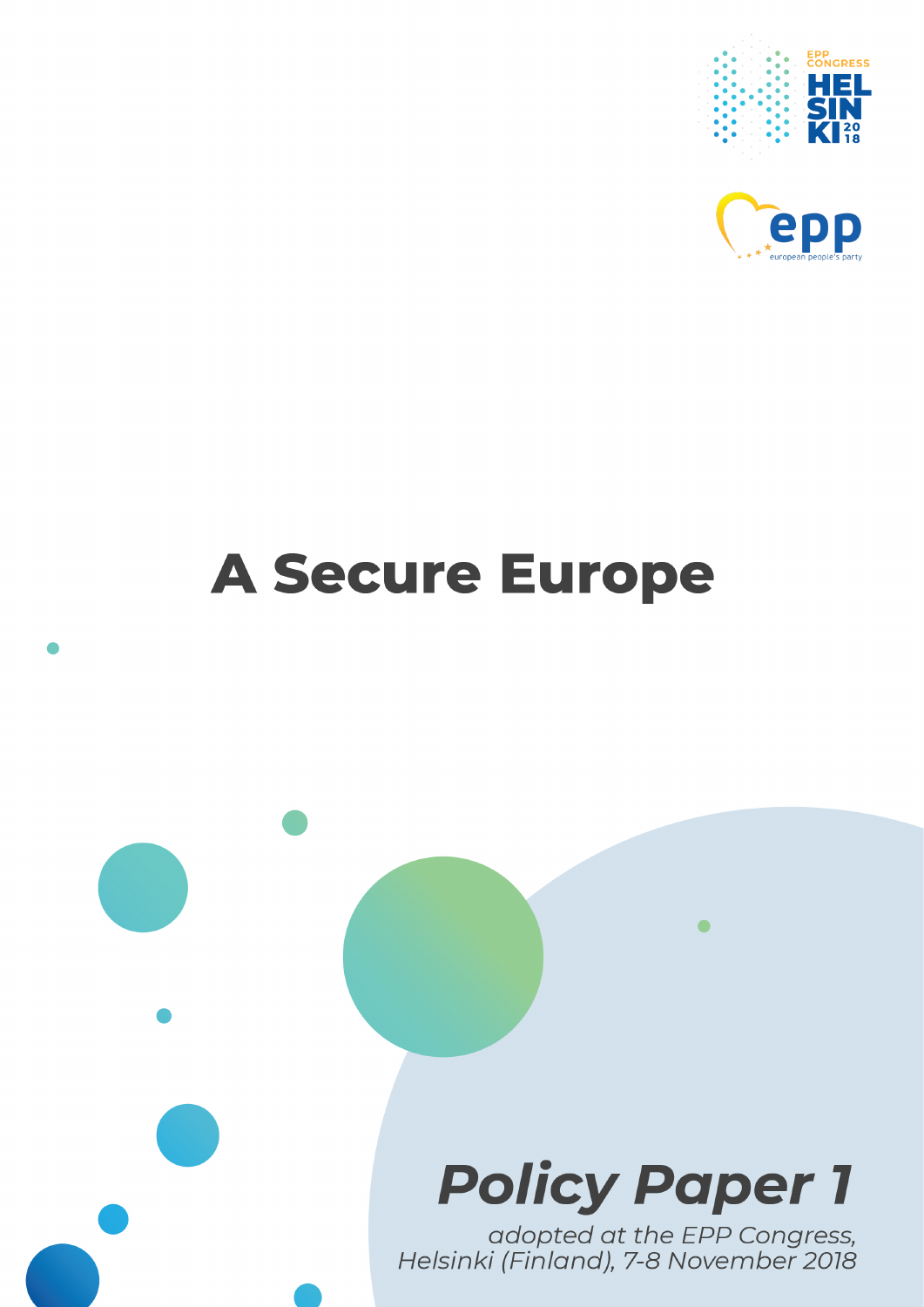## *EPP Policy Paper 1* **A Secure Europe**

We Europeans want to live in freedom, prosperity and security. Over more than 60 years, European integration and transatlantic cooperation has enabled us to achieve these goals beyond all expectations. But challenges remain, and they have become more pressing. We still live in one of the most prosperous, peaceful and free places in the world. We should appreciate this, and we want this to remain the case. That is why we must prioritise security, as freedom and prosperity are not possible without it. It is the first and foremost duty of public authorities to protect their citizens and to uphold the rule of law in our societies.

The EPP political family has been at the forefront of efforts to make Europe a safer place. That is because those in our member parties combine competence on security with a solid commitment to values and a keen regard for the recent fears of many of our citizens. Our work will mainly focus on four areas: securing our external borders, preventing illegal migration, fighting terrorism and combatting organised crime and corruption.

In these areas, strengthening the rule of law, good law enforcement, strong intelligence services, effective exchange of information and a strong and resilient civil society, firmly rooted in the core values of the Union, are a precondition to preserving and enhancing the security we live in. Moreover, we must improve and strengthen the EU's role on the world stage. Our Union is based on values and committed to peace all around the world. The EU and its Member States must improve their cooperation and continue to develop capacities to enhance stability, increase prosperity and support the rule of law in the rest of the world. This is a precondition to guarantee peace and security in Europe.

#### **1. Securing our External Borders**

Protecting the external borders of the Union, especially of the 'Schengen area', is a precondition for borderless travel and for a borderless internal market. It is also a cornerstone of the cohesion of our societies. Borders which are guarded and protected are a pillar of every functioning state. Within the Schengen area, we take joint responsibility for ensuring effective control of our external borders so that we can maintain borderless travel within this area. It is equally important to help neighbouring non-EU states protect their borders.

In recent years, the EPP has resolutely responded to this challenge. We have encouraged cooperation between national governments on the sharing of data. We are determined to combine these efforts and take further steps.

The EPP insists that the EU's external borders should be closed for illegal migration in particular by breaking the link between rescues at sea and access to EU territory in accordance with international law.

Legal pathways can serve only refugees, who are truly in need of protection according to international law. Our proposal for the EU's resettlement policy outlines common procedures for the resettlement of refugees from third countries. This must include thorough security checks and selection procedures so that we can offer protection to the most vulnerable while closing smuggling routes. Considering the current security situation and the ongoing threat of returning IS fighters, it is of the utmost importance to verify the identity of every single person entering the Union. A priority of the EPP's is rolling out the fingerprint database for asylum seekers, the so-called EURODAC, across the EU. This system enables Member States to store and search for the data of persons deemed to be staying in the EU irregularly and to facilitate their return to their countries of origin. This EURODAC system is a major success of our political family — and it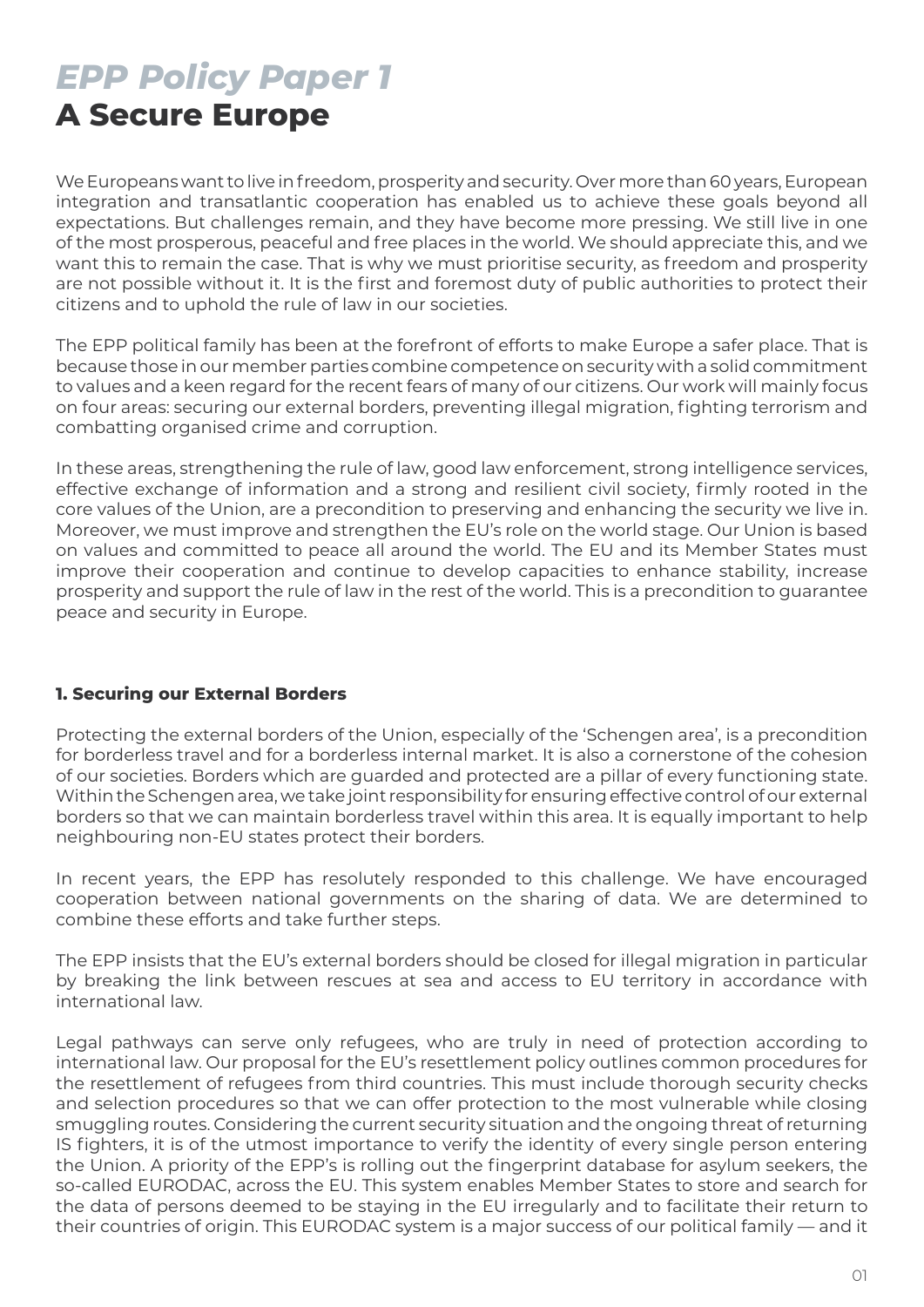must be utilised by all Member States.

Building on Frontex, a European Border and Coast Guard has been established that aims to prevent illegal border crossings on land and at sea. This must be further strengthened to support the border and coast guards of EU Member States but also of countries outside the EU. The European Border and Coast Guard should also have a bigger role in returning illegal migrants. Special assistance should be given to those Member States which bear heavy burdens and approve such support. We want to improve the management of our external borders, and we must commit personnel and finances to achieve this goal. EU Member States outside the Schengen area which have already played an important role in the protection of their external borders should receive all the necessary help from the EU partners.

Since 2015, thanks to a combination of effective border control and third-country agreements, the number of arrivals has decreased substantially. However, there are still too many people risking their lives when trying to enter Europe illegally. We must therefore remain consistent in our efforts to ensure the efficient protection of our external borders.

#### **2. Preventing Illegal Migration**

Illegal migration can be a source of social tension and can potentially destabilise our societies. Many citizens are concerned about crime and the threat of terrorism. While wars and instability in Europe's neighbourhood have caused refugee flows, especially from the Middle East, illegal migration has risen substantially due to the lack of economic opportunities in countries of origin. We must fight against human traffickers, especially in the Mediterranean, by means of a coordinated approach and via cooperation with the naval forces of Member States, NATO and neighbouring countries. It is unacceptable to leave the choice of who can make it to Europe to human traffickers.

Cooperation with countries of transit is essential: together with the closing of the 'Balkan route', the agreement between the EU and Turkey has largely contributed to tackling the migration crisis of 2015-2016. However, the EU should continue to pay close attention to the situation of human and civil rights in Turkey. Refugees around the globe have the right to protection, safety, autonomy and equal treatment.

The EPP wants to tackle the root causes of illegal migration; therefore we should create prospects for those living in Africa. The continent's unsustainable population growth, the lack of economic opportunities, the effects of climate change as well as corruption and bad governance cannot be ignored: for this reason, the EU Trust Fund for Africa was launched. We want to create employment opportunities and contribute to stability and governance in Africa. We must help and help people in their home countries. We need to invest in the Sustainable Development Goals and develop plans with African countries to reduce population growth, including through investment and access to healthcare as well as by empowering women and strengthening women's rights.

A closer cooperation with countries of origin is needed. The European Agenda on Migration was established to ensure that third countries take back illegal migrants and reintegrate them by respecting humanitarian obligations. This will ultimately reduce the number of newcomers. Furthermore, in conjunction with the creation of safe zones outside the EU, this will also offer people shelter and hope closer to their home countries. The EPP is convinced that the European Union has a humanitarian obligation towards refugees. Therefore, the EU should support refugees and promote the protection of their rights in third countries and countries of origin.

We have a shared responsibility in Europe. Therefore, the EPP has pushed for a harmonisation of national asylum systems in EU Member States to ensure that refugees are being treated equally throughout the EU. Such an asylum system must of course take into account our humanitarian obligation, but also the security of our continent and our societies' capacity to integrate. Therefore,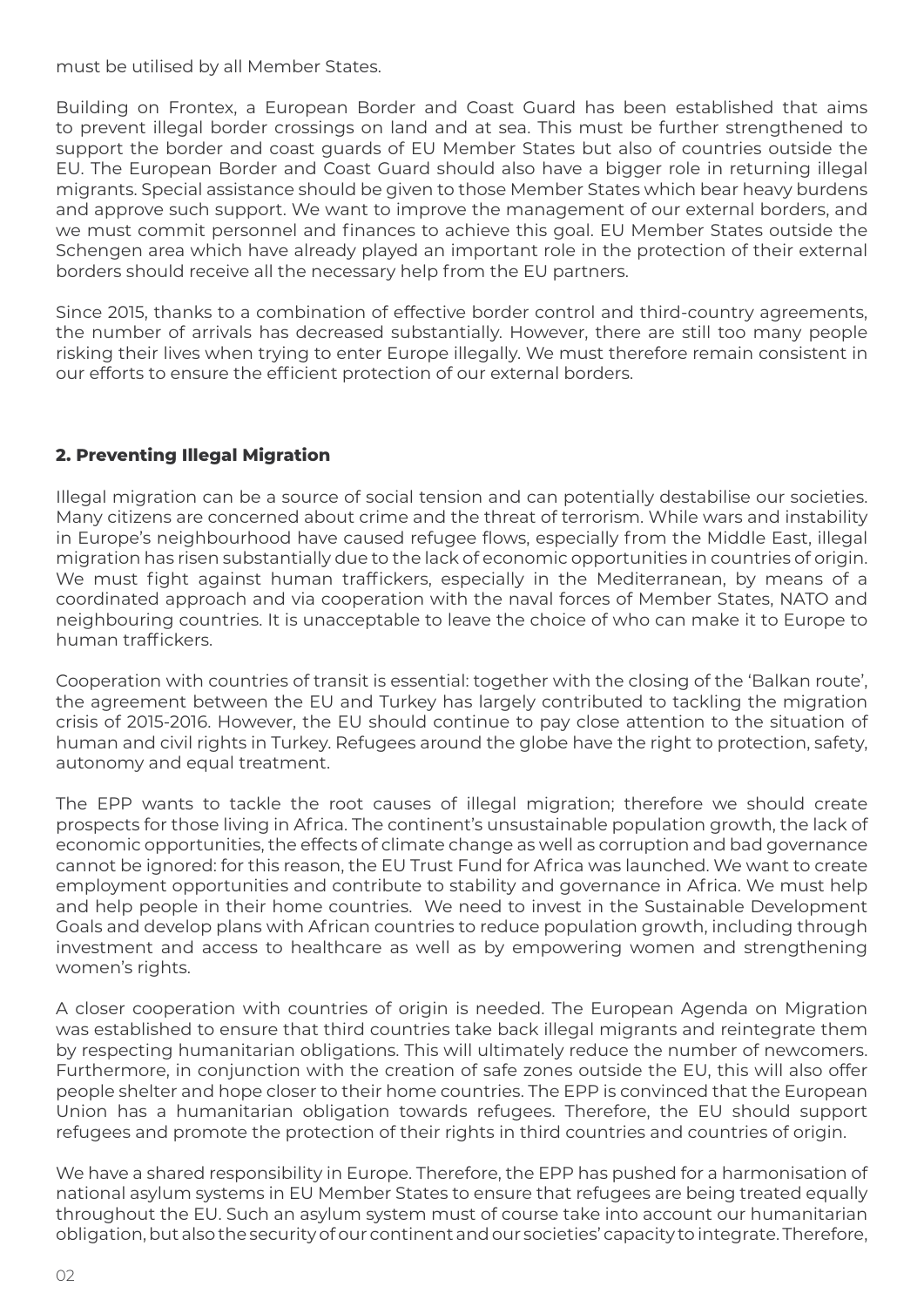we need to distinguish between those who qualify for asylum and economic migrants. It is up to EU Member States to decide the best way to integrate persons to whom they have granted asylum or refugee status. Furthermore, EU Member States should effectively return irregular migrants. The EU has significantly improved cooperation with countries of origin with regard to return and readmission. However, more needs to be done, since a credible return policy is an important element of an effective asylum policy.

The right to asylum is part of our international commitments. However, the right of individual to asylum could be verified outside EU' borders to prevent "illegal" immigration or to protect migrants from the dangers of the journey. Abuse of the right to asylum must be prevented. It will take some time to put this into action, and many obstacles will have to be overcome; if we do not address these challenges today, however, they will create an untenable situation.

### **3. Fighting Terrorism**

Although terrorism has existed for centuries, it has only recently, due to its jihad variant, began to affect the sense of security of many of our citizens. High-profile attacks designed to inflict the maximum number of casualties and induce an atmosphere of fear have occurred with increasing frequency since the 9/11 atrocities in the US in 2001. In recent years, Europe has experienced numerous terrorist attacks for which the so-called Islamic State (ISIS/Daesh) has claimed responsibility. But other Islamist organisations, such as Al Qaida, remain active on European soil. The EU has responded with new counterterrorism powers for Europol, the agreement of the Passenger Name Record (PNR) — blocked by the political left and by liberals in the European Parliament for years — and the revision of the Entry/Exit system for stronger controls at the EU's external borders. The EU has also enacted new rules to prevent money laundering and terrorist financing and has taken decisive action against illicit trafficking in firearms and explosives. We will make sure that at all levels of government, combatting terrorism and extremism is a top priority.

We must continue to improve the funding and resources of police forces and security services and strengthen cooperation and information-exchange between Member States and neighbouring countries. Successful border checks rely on all Member States populating the databases with relevant and practical information. Better cooperation on the level of police and intelligence is needed but terrorism and Islamic extremism must be tackled at their roots: with upbringing and education the places to start. We should contribute and encourage a rational Islam in Europe that embraces European values and its cultural and philosophical foundations. Moreover, more attention must be paid to combatting Islamic extremism, which has been a major breeding ground for terrorism. If individuals were prevented from spreading their extremist ideology, there would be no terrorism. Seemingly nonviolent extremism, for example Salafism, also poses a threat because it promotes closed, parallel societies and increases hostility towards the majority of citizens, and even among Muslims. Often, embracing nonviolent extremism is a transition to further radicalisation and, over time, even to the acceptance of jihadist ideas. Therefore, these ideologies should have no place in our societies and should be tackled at all levels. Social networks, such as Facebook, Twitter and YouTube, are key tools for Islamist groups in the process of radicalising individuals and spreading their hateful and intolerant propaganda. Therefore, internet platforms should be closely monitored, and we should continue combatting and preventing radicalisation on the internet and via social media. The prevention of Islamist radicalisation is a challenge for our society. Therefore, integration policies should be developed and implemented that encourage the cultural and social integration of people of different cultural origins as well as supporting their economic integration into the labour market. Therefore, the EU and its Member States should sanction countries that finance or support Islamist terrorism and also undertake greater efforts to counter nonviolent extremism.